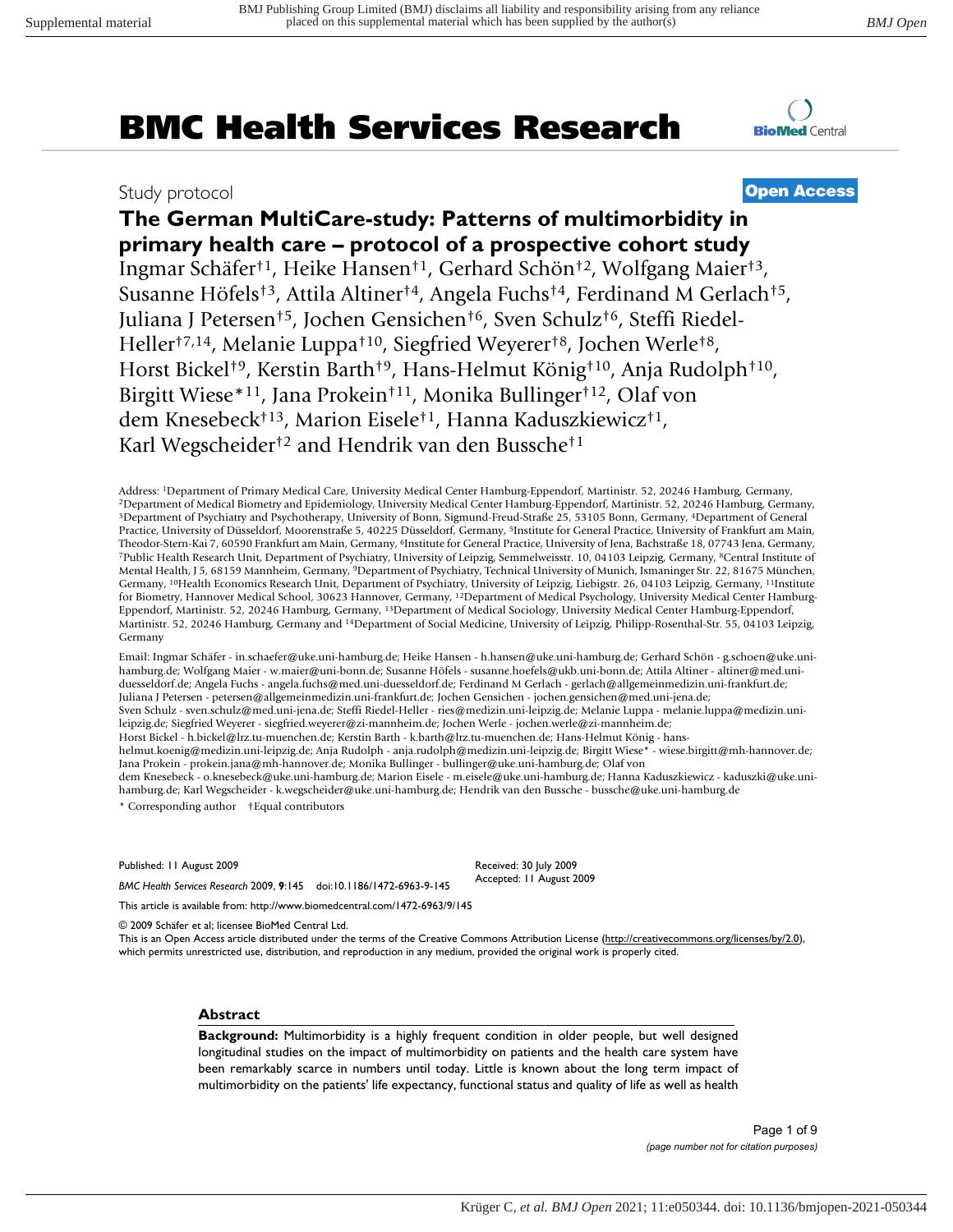care utilization over time. As a consequence, there is little help for GPs in adjusting care for these patients, even though studies suggest that adhering to present clinical practice guidelines in the care of patients with multimorbidity may have adverse effects.

**Methods/Design:** The study is designed as a multicentre prospective, observational cohort study of 3.050 patients aged 65 to 85 at baseline with at least three different diagnoses out of a list of 29 illnesses and syndromes. The patients will be recruited in approx. 120 to 150 GP surgeries in 8 study centres distributed across Germany. Information about the patients' morbidity will be collected mainly in GP interviews and from chart reviews. Functional status, resources/risk factors, health care utilization and additional morbidity data will be assessed in patient interviews, in which a multitude of well established standardized questionnaires and tests will be performed.

**Discussion:** The main aim of the cohort study is to monitor the course of the illness process and to analyse for which reasons medical conditions are stable, deteriorating or only temporarily present. First, clusters of combinations of diseases/disorders (multimorbidity patterns) with a comparable impact (e.g. on quality of life and/or functional status) will be identified. Then the development of these clusters over time will be analysed, especially with regard to prognostic variables and the somatic, psychological and social consequences as well as the utilization of health care resources. The results will allow the development of an instrument for prediction of the deterioration of the illness process and point at possibilities of prevention. The practical consequences of the study results for primary care will be analysed in expert focus groups in order to develop strategies for the inclusion of the aspects of multimorbidity in primary care guidelines.

#### **Background**

Multimorbidity is a highly frequent condition in older people that is supposed to significantly affect the patients' quality of life, functional status and life expectancy. But multimorbidity also is a complex phenomenon with an almost endless number of possible disease combinations of unclear implications. Therefore, it is not surprising that there is only marginal evidence on the causes and impact of multimorbidity today. To make things even more complex, there is a wide diversity in definitions and criteria of multimorbidity and there are many different measurement instruments and considerable differences in populations investigated [1].

Findings on the prevalence of multimorbidity are not consistent. A recent review by Marengoni of 33 population based studies published between 1989 and 2007 found prevalence rates in older people ranging from 21% to 98% [2]. Another review by Fortin et al. found rates of multimorbidity between 50 to 100% [3]. In both reviews, the ranges were due to differences in data sources, age groups investigated and the definitions of multimorbidity used.

In contrast to a larger number of cross-sectional epidemiological data, well designed longitudinal studies on the impact of multimorbidity on patients and the health care system have been remarkably scarce in numbers. The effect of multimorbidity was investigated in a review by Gijsen et al. [4]. According to these autors, multimorbidity was significantly associated with higher mortality, increased disability, a decline of functional status and a lower quality of life. Multimorbidity was also associated with an increase in health care utilization, i.e. number of physician encounters, rate of hospitalization, length of hospital stay, drug intake and costs [4,5]. Several studies also suggest an interrelation between mental and somatic disorders in multimorbidity clusters [6] and a protective effect of psychosocial resources of the patient [7].

There is a widespread consensus that actual health care delivery may not correspond to the needs of patients with multimorbidity. The central medical professional for the care and management of multiple chronic diseases is the GP. This is related to his broad expertise but also to the usually long-standing relationship to older patients. However, there is little help for the GP concerning the treatment of patients with multimorbidity. At present, clinical practice guidelines are mostly focussed on one disease only. Although adhering to current clinical practice guidelines in the treatment of multimorbidity may therefore even have adverse effects, the GP is widely left alone in adjusting the care for these patients [8]. In general, the diversity of results in studies on multimorbidity is not sufficient to provide robust evidence for the care of patients with multimorbidity [9].

In summary, the specific elements and processes in multimorbidity, the interactions and possible synergies of the diseases within multimorbidity clusters are basically a black box up to today. It remains unclear to which extent single disease combinations and to which extent a generalizable influence of multimorbidity contribute to the var-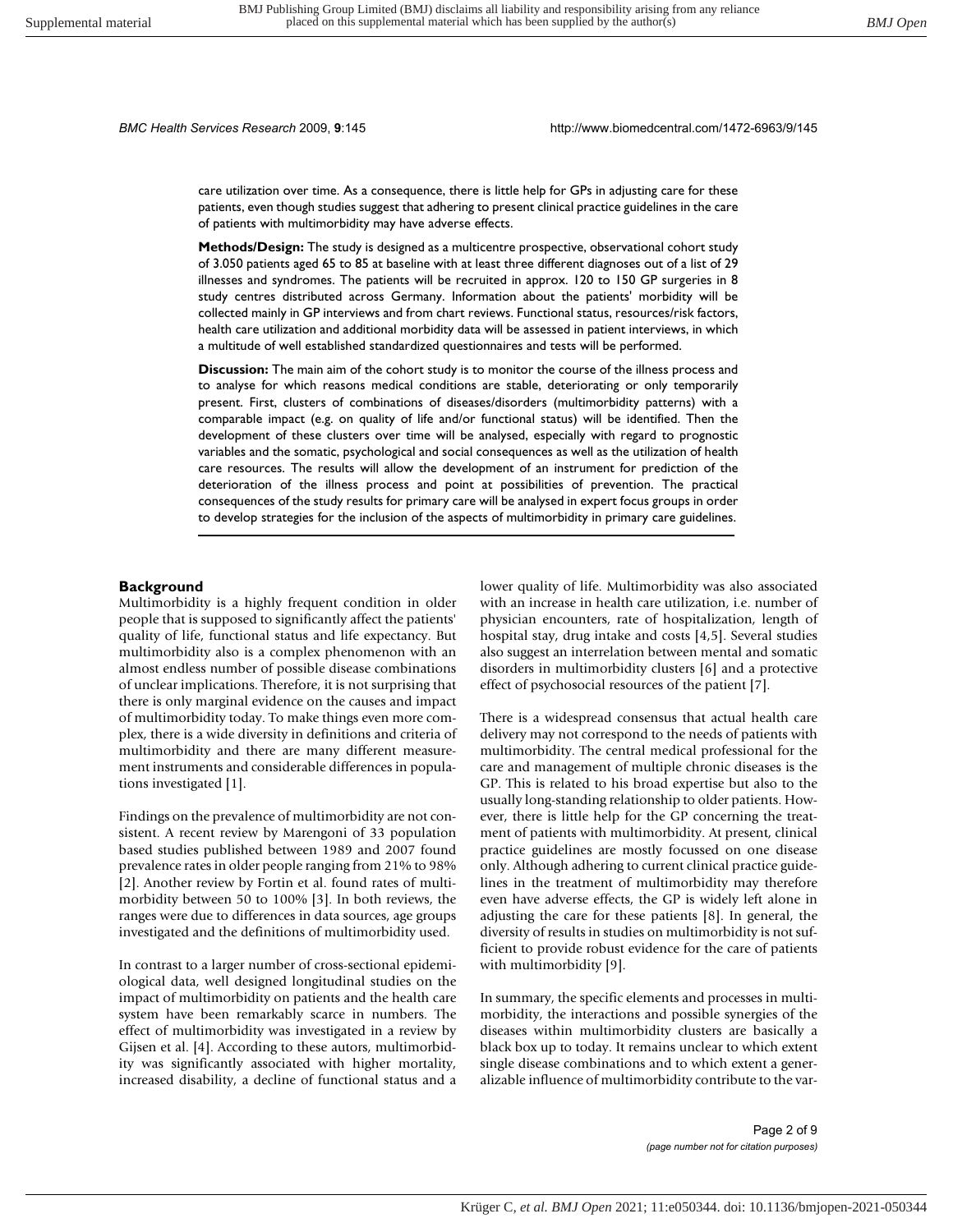ious outcomes [4]. Also, how multimorbidity develops over time is largely unknown.

The wide variety of possible disease combinations with diverse impacts on the patient makes it difficult to tackle the phenomenon of multimorbidity. In our approach, we will try to discern a limited number of groups of disease combinations ("multimorbidity patterns") with comparable impact (e.g. on quality of life and/or functional status). The statistical analyses will take the different multimorbidity patterns into account.

As a result of these considerations, the aims of the study are to:

- identify clusters of combinations of diseases/disorders (multimorbidity patterns) in the elderly general practice population and to determine their frequency and severity in relation to each other;
- investigate the development of these clusters over time (12 years), especially with regard to the internal interaction between the diseases within the cluster (addition, synergism, buffer, protection);
- analyse the relationship of mental and somatic disorders in these patterns;
- identify prognostic variables for the course of specific multimorbidity patterns;
- investigate the somatic, psychological and social consequences of multimorbidity (patterns) for the patient's quality of life and functional status; and
- describe the utilization of health care resources and the costs of care of multimorbidity (patterns).

# **Methods/Design**

#### *Design of the study* The study is designed as a multicentre, prospective, observational cohort study of 3.050 patients from general practice. The patients will be recruited from GP surgeries in 8 study centers distributed across Germany (Bonn, Düsseldorf, Frankfurt/Main, Hamburg, Jena, Leipzig, Mannheim and Munich). In each surgery, 50 eligible patients will be contacted and asked to participate in the study. All contacted patients who are willing to participate will be included in the study. As we estimate a rate of positive responses between 40 and 50%, approx. 120 to 150 GP surgeries have to be recruited consecutively. Each study center will recruit 435 patients with the exception of Frankfurt/Main and Jena, which will recruit 220 patients

each. This equates to 18 GP surgeries with 24 patients

each in every study center (9 GP surgeries in Frankfurt and Jena respectively).

The study centers began to recruit GPs in July 2008. Subsequently patient recruitment and data collection at baseline started in the same month. It is projected to perform a total of 9 waves of data collection by means of both GP and patient interviews. Each wave will take 15 months to be accomplished.

#### *Sample Size*

Due to the investigation of multiple outcomes and the observational character of the study, there is no issue of statistical power to be considered. Nevertheless, we can derive from our experience with the similarly designed AgeCoDe-study that a sample size of 3.050 patients can be managed well in 8 study centres and will allow valid multivariate data analysis [10]. We expect a drop-out rate of 10% from baseline to first follow-up and a drop-out rate of 5% for all other consecutive waves.

#### *Inclusion of participants*

Participating GPs will retrieve a list of all patients born between 1.7.1923 and 30.6.1943 who have consulted them within the last completed quarter (i.e. 3 month period). Out of all eligible patients from this list 50 patients will be selected at random (using random number tables) and invited to participate in the study by a letter from their GP. In case of interest, the patient will consult the GP and receive written and oral information. The information covers aims and procedures of the study, selection of participants, data collection, processing and storage as well as possibilities for cancellation. In case of acceptance, participants will have to sign an informed consent form to participate in the study. For each surgery, recourse and number of excluded patients per exclusion criteria will be documented. We will estimate the actual selection bias from age, gender and morbidity data.

Participants will be interviewed at all follow-ups by the same interviewer, if possible. This personal relationship is supposed to reduce the possibility of loss to follow-up. From follow-up 1 on, each participant will be asked to designate a contact person allowed to give information in the case the participant cannot be contacted. In case of drop out we will register the reason why (e.g. death, relocation, cancellation of participation in study etc.).

#### *Exclusion criteria*

- Residence in a nursing home (inappropriateness for longitudinal studies because of an average life expectancy of 6 months after institutionalization).
- Severe illness probably lethal within three months according to the GP.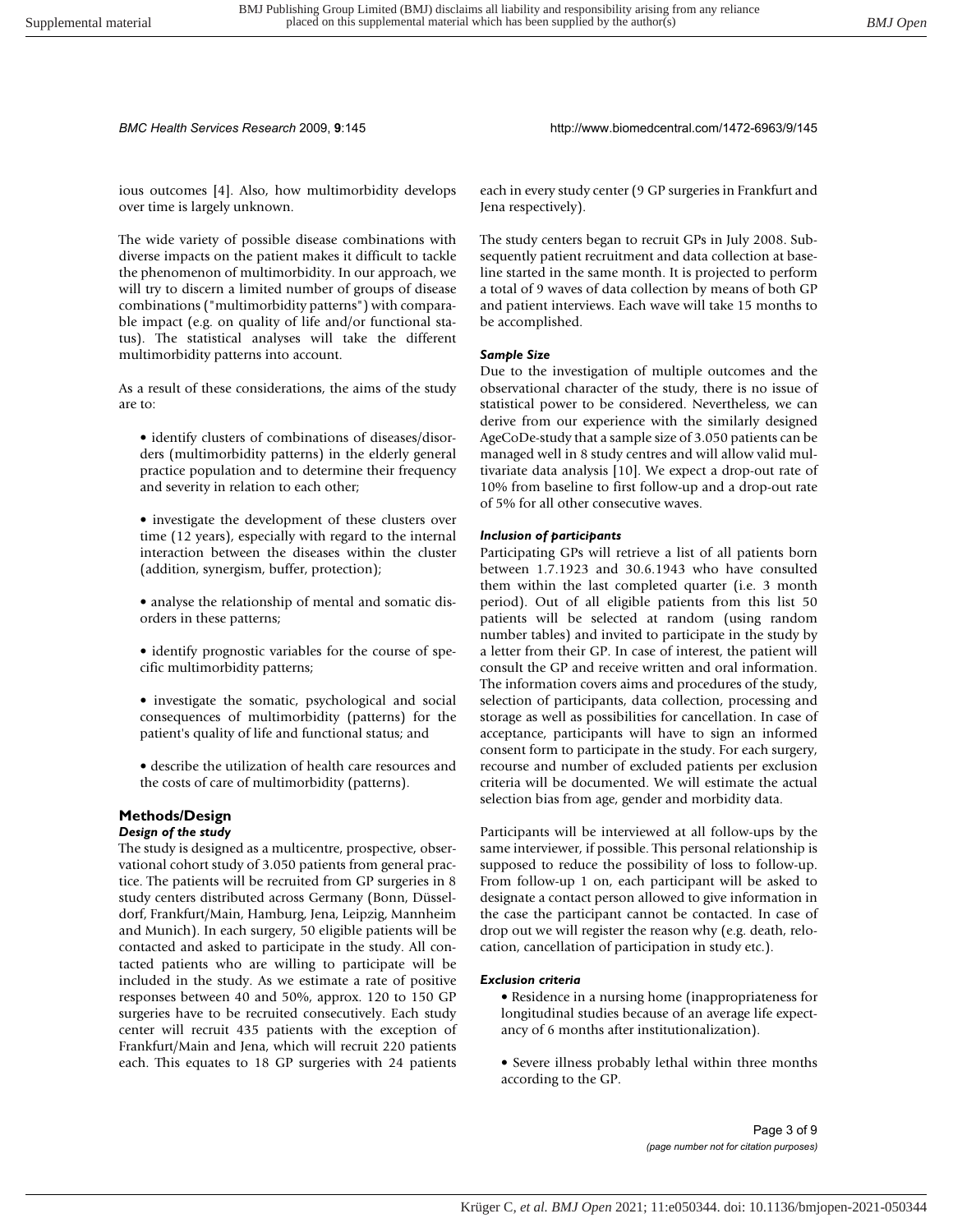- Insufficient ability to speak and read German.
- Insufficient ability to consent (e.g. dementia).
- Insufficient ability to participate in interviews (e.g. blindness, deafness).
- Poorly known patients to the GP because of accidental consultation.
- Participation in other studies at the present time.

### *Definition of multimorbidity*

Multimorbidity is usually defined as the presence of two or more chronic diseases at the same time. Two chronic diseases are present in almost all people aged 65 years or older. In order to enrich the sample, we therefore decided to include only patients with at least three chronic conditions. Furthermore, single diseases are unequally distributed within the multimorbidity spectrum. For example, hypertension, hyperlipidemia and low back pain are present in between 50 and 75% of these age groups according to our (unpublished) analysis of the data of the Gmünder ErsatzKasse, a German statutory health insurance with 1.5 million members.

An unselected application of the three-disease-criterion would have resulted in an overrepresentation of these very frequent diseases in the study population. This would have led to little interest of the medical community in the results, as practical conclusions would have been limited to a very small number of patterns.

In order to ensure a wide range of diseases and syndromes, those with a prevalence of more than 25% were not used for inclusion into the sample. Nevertheless, these highly prevalent entities are frequently combined with the relatively lower prevalent ones and therefore still part of the sample. All diseases (including those not used for patient inclusion, e.g. hypertension) are registered in the morbidity spectrum of the patients and accounted for in the pattern analysis in order to obtain a complete picture of the diseases/syndromes in a patient.

### *Disease list for inclusion (ICD10 Codes in brackets)*

- alcohol abuse; alcoholic liver disease (F10;K70;K76);
- anaemia (D63-D64);
- anxiety disorders (F40-F41);
- arthrosis (excludes: osteoarthritis of spine) (M15- M19);

- atherosclerosis; intermittent claudication (I70;I73.9);
- cardiac arrhythmia (I44-I49);
- chronic ischemic heart disease; angina pectoris (I20;I25);
- chronic lower respiratory diseases (J40-J47);
- chronic stroke; transient cerebral ischemic attack; impaired cerebral blood flow (I60-I64;I67;I69;G45);
- chronic thyroid disorders; goitre (E01-E05;E06.1- E06.3;E06.5;E06.9;E07);
- depressive disorders (F32-F33);
- diabetes mellitus (E10-E14);
- disorders of vestibular function; dizziness and giddiness (H81;R42);
- diverticular intestinal disease (K57);
- hearing loss (H90-H91);
- heart failure (150);
- malignant tumours (C00-C26;C30-C41;C43- C58;C60-C97;D00-D09;D37-D48);
- migraine (G43);
- neuropathies (G50-G64);
- non-rheumatic mitral valve or aortic valve disorders (I34-I35);
- osteoporosis (M80-M82);
- parkinson's disease (G20);
- psoriasis (L40);
- renal failure (N18-N19);
- rheumatoid arthritis; other soft tissue disorders (M05-M06;M79);
- somatoform disorders (F45);
- urinary incontinence (N39.3-N39.4;R32);
- varicose veins of lower extremities (I83);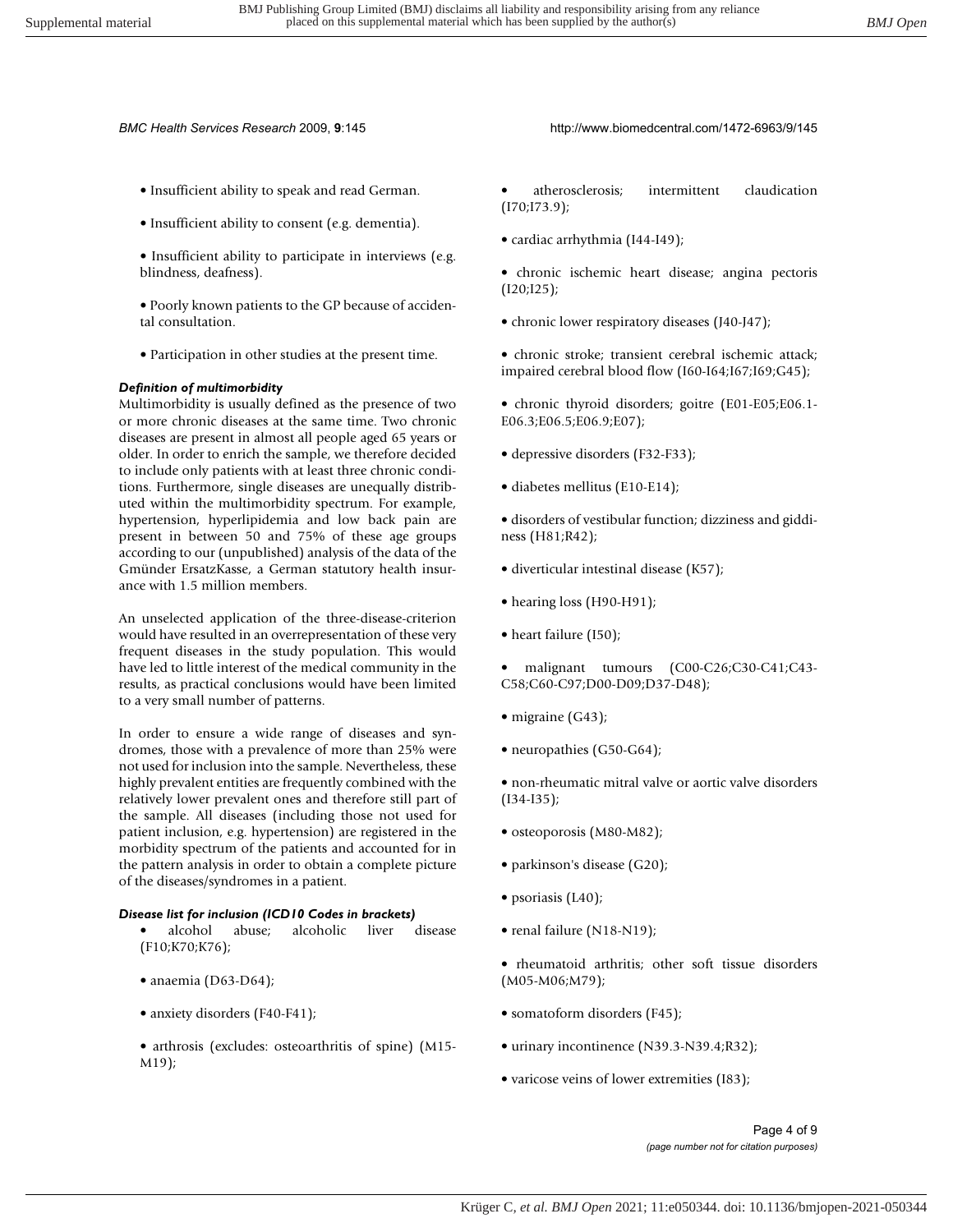• visual disturbances (H25-H26;H28;H33- H36;H40;H43;H47;H53-H54).

#### *Documentation of multimorbidity*

The morbidity of the patients will be registered via chart review, GP-interviews and patient interviews.

#### *Chart review*

For the last quarter, all ICD10 diagnoses from patients' charts in the GP documentation system will be retrieved for all recruited patients.

#### *GP interview*

The GP will provide the disease spectrum of the patient by means of a standardized documentation instrument which covers:

1. all diseases described above (amended during follow-up data collection for chronic indications frequently mentioned in the open questions in previous waves);

2. neoplasms under 14 ICD10 subject headings;

3. mental and behavioral disorders under 11 ICD10 subject headings;

4. two open questions regarding further chronic and acute conditions not mentioned in the chronic diseases list.

For each illness, the GP will indicate duration (presence since how many years) and severity (regarding prognosis and subjective burden) on a Likert-type scale ranging from  $0 =$  marginal to  $4 =$  very severe.

#### *Patient interview*

A similar list of diseases will be used in patient interviews, with the following modifications:

• due to the lack of comparison possibilities for the patient, the severity of the single diseases will not be rated by the patient;

• ICD-based psychic diseases are not included in the patient list. Assessment of the psychic situation of the patient from his/her view will be done with the following screening tests:

1. a culturally adapted version of the Four Dimensional Symptom Questionnaire (4DSQ) [11] for depression, anxiety, somatization and distress in primary care patients;

2. the Geriatric Depression Scale (GDS) [12];

3. the presence of cognitive disorders is assessed with the Clinical Dementia Rating (CDR) [13].

As a part of the patient interview a complete medication survey will be performed. The interviewer will collect data on all pharmaceutical products used by the patient within the last three months. The data include product name, pharmaceutical form, German national drug code ("Pharmazentralnummer" – PZN-), periodic or prn (pro re nata) medication, dosage and frequency (for periodic medication). The interviewer will ask the patient to show the packages of the pharmaceuticals to get the most valid information. If product name and drug code are not available, the patient will be asked for the medical indication of the drugs.

The total burden of morbidity will be measured by several multimorbidity indices, which will be automatically calculated from the disease data collected in the GP interviews and data on medication from patient interviews respectively:

• the count of the number of chronic conditions [14], without taking the disease severity in account (Unweighted Disease Count);

• the total number of chronic conditions weighted by disease severity as rated in GP interview (Weighted Disease Count);

• the diagnosis-related comorbidity score developed by Charlson et al. (Charlson Index) [15];

• the Cumulative Illness Rating Scale for Geriatrics (CIRS-G) [16], a multimorbidity index based on disease severity grouped at organ system levels;

• the medication-based chronic disease score developed by Von Korff et al. (Von Korff Index) [17].

The different indices will be compared regarding their predictive values.

The interviewers will also collect the following data about the attending GPs and GP surgeries:

- number of attending doctors in surgery;
- number of patients per doctor;
- location of surgery;
- age, gender and specialty of attending doctor;
- date of setting up of the surgery.

Page 5 of 9 *(page number not for citation purposes)*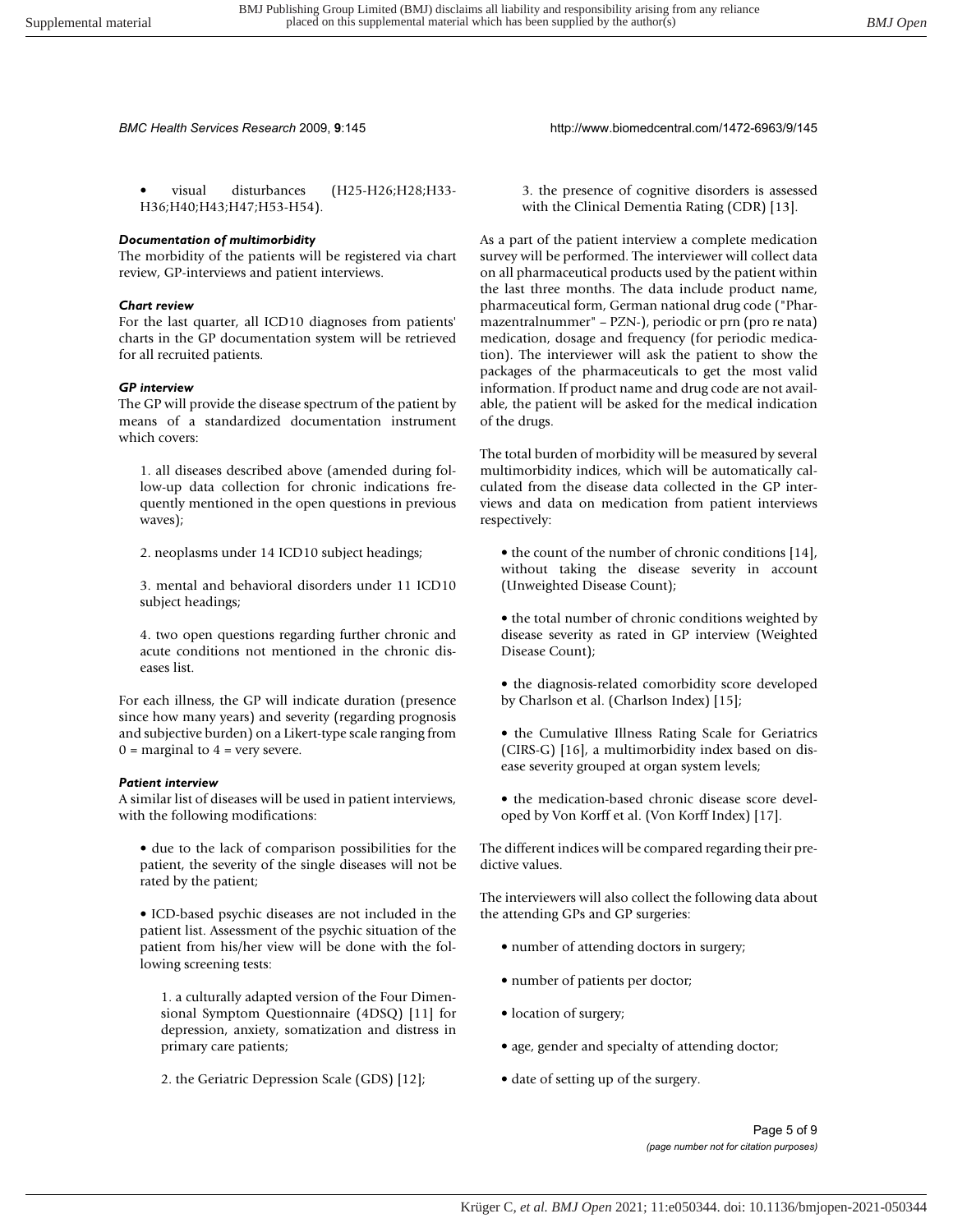The patient interviews will contain an assessment of health care utilization. The questionnaire was developed on the basis of cost diaries used in earlier studies [18]. A random sample of 1/3 of the patients will be asked to give extensive information about the following data, whereas the other 2/3 will receive a short version:

- number of hospitalizations and of hospital days;
- number of contacts with GPs, specialists and dentists;
- prescriptions of therapeutic measures (e.g. physiotherapy);
- stage of nursing needs (according to the Statutory Nursing Insurance);
- utilization of nursing services.

#### *Variables under study*

The variables under study belong to four groups: morbidity (as described above), functional status, resources/risk factors and socio-demographic data. The domain of functional status includes activities and instrumental activities of daily living, motor skills, senses (i.e. hearing and vision), cognition, pain and health-related quality of life. Resources include physical activity, balanced nutrition, social support, general self-efficacy, utilization of medical services and the quality of medical care according to the Chronic Care Model [19]. Risk factors include physical inactivity, malnutrition, alcohol abuse, smoking, bodymass-index and waist-to-hip-ratio. Socio-demographic variables include age, gender, migrant status, marital status, living conditions, household size, education, former occupation, income and wealth.

Table 1 gives an overview of the variable groups, and the measuring instruments and data sources for the variables. The instruments were chosen according to comprehensiveness, established reliability and validity, appropriateness for the age group  $\geq 65$  years, understandability and ease of administration in face-to-face interviews.

Visual aids with possible response options will guide interviewees in the different standardized questionnaires. For each interviewer, age, gender, experience, and professional background will be documented to assess (and statistically control for) interviewer effects.

#### *Quality assurance*

Procedures for prevention of insufficient data quality, detection of inaccurate or incomplete data and actions to improve data quality will be performed, e.g. user reliability trainings, automatic plausibility and integrity checks and data error reports to the collaborating centers. The centers will receive feedback by quality reports for which the indicators of the national guidelines of the TMFproject ("telematics platform for medical research networks") for data quality will be applied. These quality controls will be conducted by the Institute for Biometry of Hannover Medical School. For every survey wave, the Institute will conduct a source data validation of a 1% random sample of all questionnaires to calculate input data errors.

#### *Data security*

The interviews will be performed by trained scientists and study nurses at the patients' homes and for the GPs in their surgeries using printed forms. Regular training sessions will be performed twice each year. An email list server will be used for clarification of not anticipated assessment problems. Survey sheets and patient contact sheets will be stored in separate lockers in the study centers. Data will be entered in the local centers via an internet based remote data entry system. The data are transferred via 128 bit SSL encryption. The data will be stored in a central database in the Institute for Biometry of Hannover Medical School. The access to the internal database and web server is controlled by two consecutive firewall systems. A pseudonym will be automatically created when the identification data are entered and a printed copy with the pseudonym and the identification data will be archived by an officiating notary ("data trustee"). The identification data will neither be electronically transferred nor stored. The members of the study group will have access to the electronic data entry system according a detailed concept of roles and rights. An audit trail will ensure an automatic protocol of all data entries, changes and deletions.

#### *Description of risks*

It is not expected that participation in the study will expose the patients to any risks. Nevertheless, monitoring of the impact of the study on patients will be performed by the interviewers and counseling given in case participants experience any discomfort or harm.

#### *Ethics approval*

The study is conducted in compliance with the Helsinki Declaration. The study protocol was approved by the Ethics Committee of the Medical Association of Hamburg in February 2008 and amended in November 2008 (Approval-No. 2881).

### *Data Analysis*

### *Cross-sectional analysis*

Recruitment and baseline data will be used to develop statistical models that relate the independent variables to the dependents:

> Page 6 of 9 *(page number not for citation purposes)*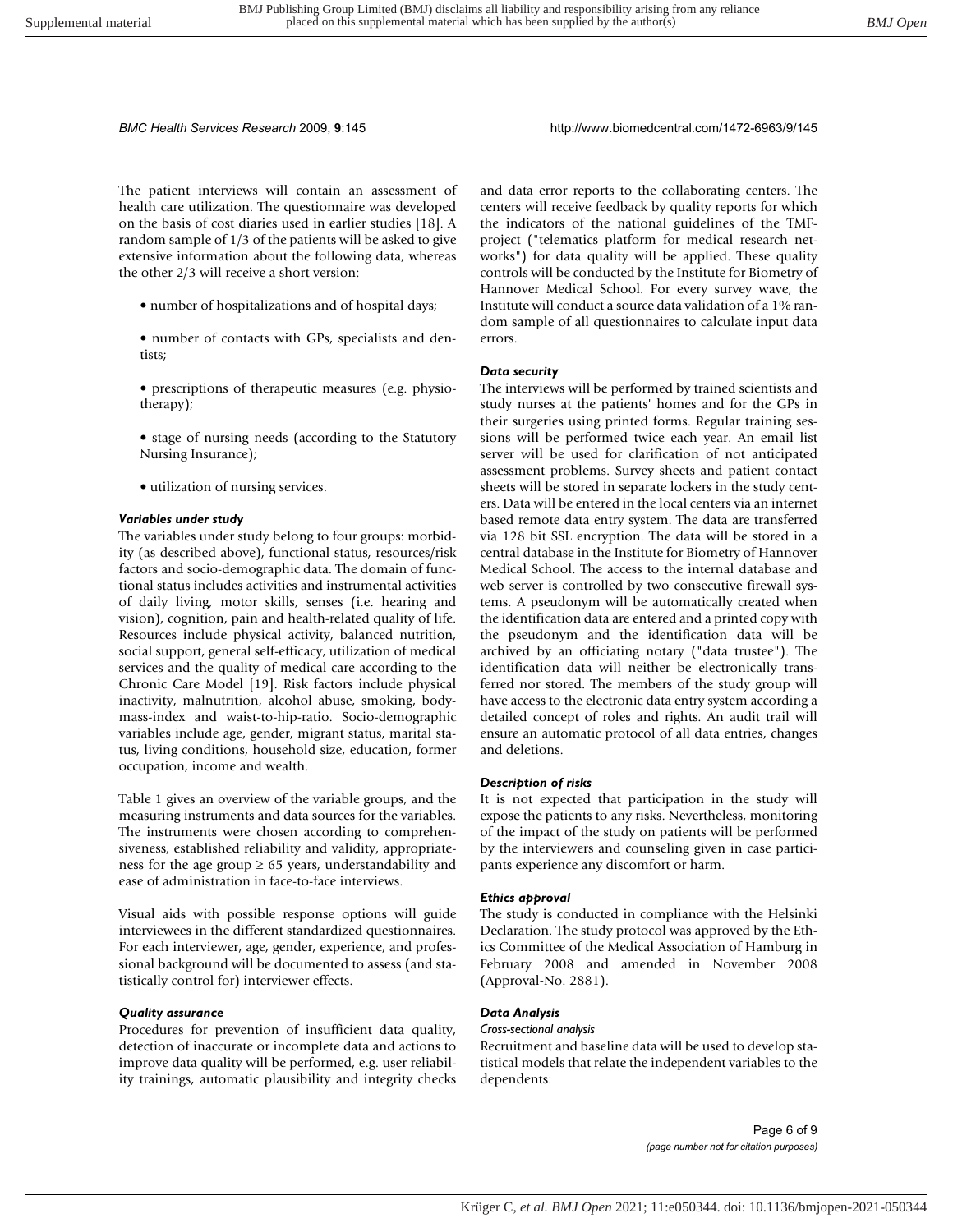#### **Table 1: Variables, measuring instruments and data sources**

| Morbidity                                          | <b>Measuring instrument</b>                                 | Data source                    |
|----------------------------------------------------|-------------------------------------------------------------|--------------------------------|
| Diagnoses                                          | ICD-10 codes                                                | chart review                   |
| <b>Diseases</b>                                    | self-developed questionnaire                                | <b>GP</b> interview            |
|                                                    | self-developed questionnaire                                | patient interview              |
|                                                    | Four-Dimensional Symptom Questionnaire (4DSQ) [11]          | patient interview              |
|                                                    | Geriatric Depression Scale (GDS) [12]                       | patient interview              |
|                                                    | Clinical Dementia Rating (CDR) [13]                         | rated by interviewer           |
| <b>Functional Status</b>                           |                                                             |                                |
| Activities of daily living                         | Barthel Index [22]                                          | patient interview              |
|                                                    | Instrumental Activities of Daily Living (IADL) Scale [23]   | patient interview              |
| Motor skills                                       | FFB-Mot [24]                                                | patient interview              |
| Vision and hearing                                 | 2 items rated on a 4 point scale                            | patient interview              |
| Cognitive impairment                               | CERAD [25] subtests word list and animal naming             | cognitive tests by interviewer |
|                                                    | Letter Digit Substitution Test (LDST) [26]                  | cognitive tests by interviewer |
| Pain                                               | Graded Chronic Pain Scale (GCPS) [27]                       | patient interview              |
| Health-related quality of life                     | EuroQoL (EQ-5D) Scale [28]                                  | patient interview              |
| <b>Resources/Risk Factors</b>                      |                                                             |                                |
| Physical risk factors                              | Body-Mass-Index and Waist-to-Hip-Ratio                      | physical checkup by GP         |
| Physical activity                                  | International Physical Activities Questionnaire (IPAQ) [29] | patient interview              |
| Nutrition                                          | 12 items for frequency and portion size of nutriments       | patient interview              |
| Alcohol use                                        | AUDIT-C [30]                                                | patient interview              |
|                                                    | total amount of alcohol consumption per week                | patient interview              |
| Smoking behavior                                   | 9 items indicating current smoking status and pack years    | patient interview              |
| General self-efficacy                              | General Self-efficacy Scale [31]                            | patient interview              |
| Social support                                     | F-SOZU K14 [32]                                             | patient interview              |
| Medical care                                       | Patient Assessment of Chronic Illness Care (PACIC) [33]     | patient interview at baseline  |
|                                                    | age and gender of GP/size and location of surgery           | <b>GP</b> interview            |
| Utilization of medical services (incl. medication) | 15 items (short form), respectively 91 items (long form)    | patient interview              |
| Sociodemographic Data                              |                                                             |                                |
| Age and gender                                     | age and gender                                              | chart review                   |
| Migrant status                                     | standardised indicators for mapping migrant status [34]     | patient interview at baseline  |
| Marital status                                     | marital status                                              | patient interview              |
| Living conditions                                  | independent or assisted living                              | patient interview              |
| Household size                                     | household size/household members under 15 years             | patient interview              |
| Education                                          | CASMIN classification [35]                                  | patient interview at baseline  |
| Former occupation                                  | German epidemiological standard questionnaire [36]          | patient interview at baseline  |
| Income                                             | household size adjusted net income                          | patient interview              |
| Wealth                                             | home ownership                                              | patient interview              |

• Multimorbidity patterns of similar severity will be identified by methods of supervised learning (methods of recursive partitioning like CART [Classification and Regression Trees], logistic regression).

• We will conduct different regression modelling strategies [20]. The basic model for each dependent will contain the independents as regressors, and interactions between them.

• Mixed models will be applied allowing to take the GP-induced cluster structure into account.

• The correspondence of GP-rated and patient-rated data will be analysed using inter-rater-reliability (Cohen's kappa).

#### *Longitudinal analysis*

• Based on the results of the cross-sectional analysis, hypotheses will be formulated as far as the individual outcomes (dependents) at the end of the follow-up period are concerned. Predictive scores will be calculated [21].

• As soon as the follow-up data are available, mixed models which include the baseline variables will be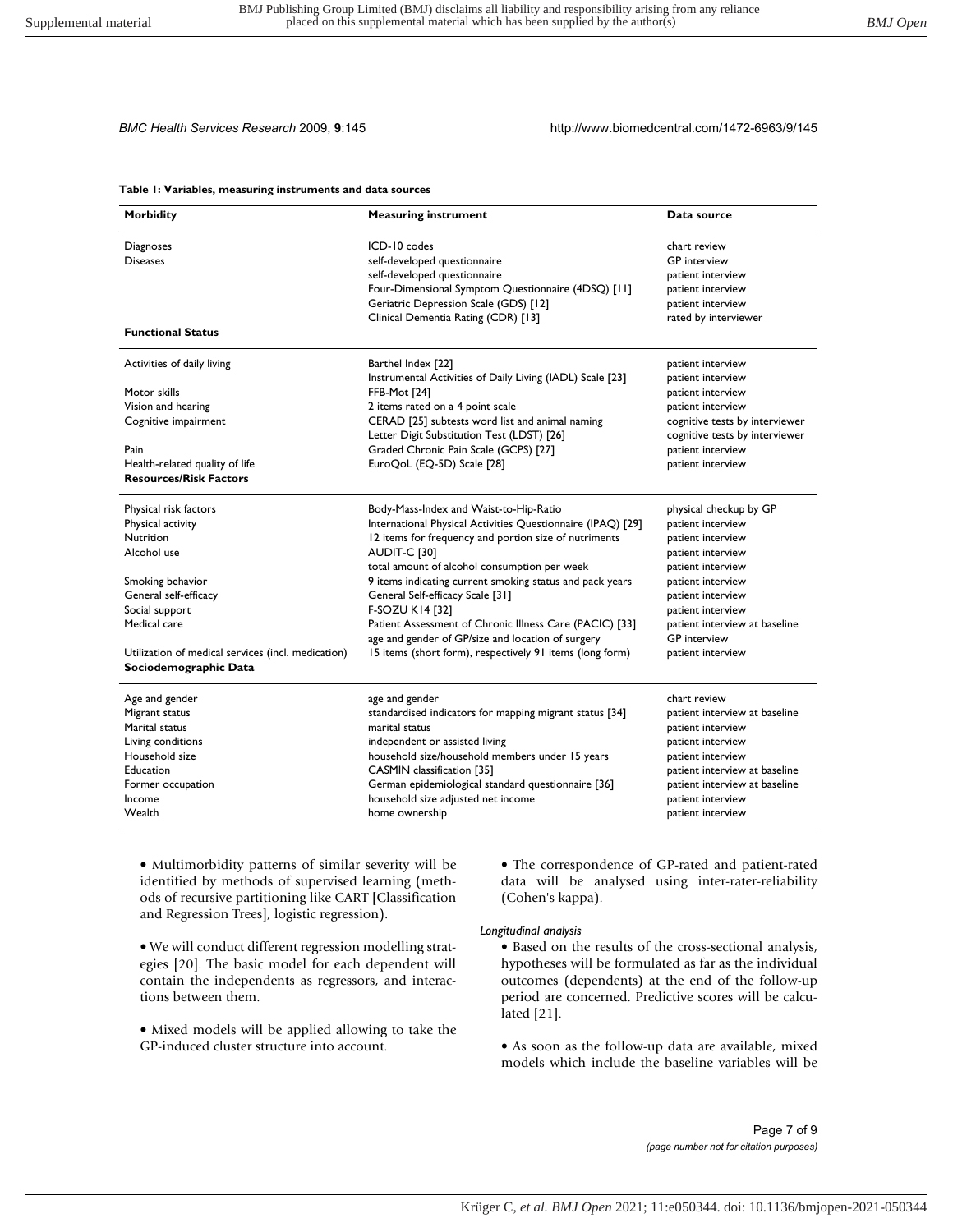fitted for the follow-up data or the changes from baseline, respectively.

• Structural equation modeling will be applied to map causal chains between dependents.

• A classification system will be derived which groups patients as they are comparable with respect to intensity of care and costs.

#### **Discussion**

The project will be the first large scale and longitudinal investigation of multimorbidity in Germany based on a cohort of multimorbid patients randomly selected from general practice data bases. The project will help to discern distinct multimorbidity patterns and identify variables associated with these patterns. A better understanding of the individual variability in the process of multimorbidity is necessary for a better quality of medical care, better support of patients' self management and a more effective and efficient allocation of resources.

Therefore, the main aim of the cohort study is to monitor the course of the illness process and to analyse for which reasons medical conditions are stable, deteriorating or only temporarily present. The results will allow the development of an instrument for prediction of the deterioration of the illness process and point at possibilities of prevention.

The practical consequences of the study results for primary care will be analysed in expert focus groups of GPs and nurses, supplemented by further experts (e.g. geriatricians). The aim is to develop strategies for the inclusion of the aspects of multimorbidity in primary care guidelines. This will include:

- rating of existing guidelines with regard to their (in)appropriateness for primary care;
- prioritization of multimorbidity patterns according to the needs for specific guidelines;
- needs for special services for patients with multimorbidity (e.g. improvement of the existing education programs; possibilities and limits of multimorbidity oriented disease management programs).

#### **Competing interests**

The authors declare that they have no competing interests.

#### **Authors' contributions**

HvdB, IS, HK, ME, KW and BW conceived the study. AA, KB, HB, MB, AF, JG, FMG, HH, SH, HHK, ML, WM, JJP, JP, SRH, AR, GS, SS, OvdK, JW and SW participated in implementing the study. IS, HvdB and HH drafted the manuscript. All authors commented on the draft and approved the final version of the manuscript.

#### **Acknowledgements**

The study is funded by the German Federal Ministry of Education and Research (grant numbers 01ET0725, 01ET0726, 01ET0727, 01ET0728, 01ET0729, 01ET0730, 01ET0731).

#### **References**

- 1. Akker M Van den, Buntinx F, Roos S, Knottnerus JA: **[Problems in](http://www.ncbi.nlm.nih.gov/entrez/query.fcgi?cmd=Retrieve&db=PubMed&dopt=Abstract&list_uids=11438407) [determining occurrence rates of multimorbidity.](http://www.ncbi.nlm.nih.gov/entrez/query.fcgi?cmd=Retrieve&db=PubMed&dopt=Abstract&list_uids=11438407)** *Journal of Clinical Epidemiology* 2001, **54:**675-679.
- 2. Marengoni A: **Prevalence and impact of chronic diseases and multimorbidity in the aging population: A clinical and epide-miological approach.** Stockholm: Karolinska Institutet; 2008.
- 3. Fortin M, Lapointe L, Hudon C, Vanasse A, Ntetu AL, Maltais D: **[Mul](http://www.ncbi.nlm.nih.gov/entrez/query.fcgi?cmd=Retrieve&db=PubMed&dopt=Abstract&list_uids=15380021)[timorbidity and quality of life in primary care: a systematic](http://www.ncbi.nlm.nih.gov/entrez/query.fcgi?cmd=Retrieve&db=PubMed&dopt=Abstract&list_uids=15380021) [review.](http://www.ncbi.nlm.nih.gov/entrez/query.fcgi?cmd=Retrieve&db=PubMed&dopt=Abstract&list_uids=15380021)** *Health and Quality of Life Outcomes* 2004, **2:**51.
- 4. Gijsen R, Hoeymans N, Schellevis FG, Ruwaard D, Satariano WA, Bos GA van den: **[Causes and consequences of comorbidity: A](http://www.ncbi.nlm.nih.gov/entrez/query.fcgi?cmd=Retrieve&db=PubMed&dopt=Abstract&list_uids=11438406)**
- **[review.](http://www.ncbi.nlm.nih.gov/entrez/query.fcgi?cmd=Retrieve&db=PubMed&dopt=Abstract&list_uids=11438406)** *Journal of Clinical Epidemiology* 2001, **54:**661-74. 5. Hessel A, Gunzelmann T, Geyer M, Brähler E: **Inanspruchnahme medizinischer Leistungen und Medikamenteneinnahme bei über 60jährigen in Deutschland.** *Zeitschrift für Gerontologie und Geriatrie* 2000, **33:**289-299.
- 6. Nuyen J, Schellevis FG, Satariano WA, Spreeuwenberg PM, Birkner MD, Bos GAM van den, Groenewegen PP: **[Comorbidity was asso](http://www.ncbi.nlm.nih.gov/entrez/query.fcgi?cmd=Retrieve&db=PubMed&dopt=Abstract&list_uids=17098570)[ciated with neurologic and psychiatric diseases: a general](http://www.ncbi.nlm.nih.gov/entrez/query.fcgi?cmd=Retrieve&db=PubMed&dopt=Abstract&list_uids=17098570) [practice-based controlled study.](http://www.ncbi.nlm.nih.gov/entrez/query.fcgi?cmd=Retrieve&db=PubMed&dopt=Abstract&list_uids=17098570)** *Journal of Clinical Epidemiology* 2006, **59:**1274-1284.
- 7. Bisschop MI, Kriegsmann DMW, Beekman ATF, Deeg DJH: **Chronic diseases and depression: the modifying role of psychosocial resources.** *Social Science & Medicine* 2004, **59:**721-733.
- 8. Boyd CM, Darer J, Boult C, Fried LP, Boult L, Wu A: **[Clinical Prac](http://www.ncbi.nlm.nih.gov/entrez/query.fcgi?cmd=Retrieve&db=PubMed&dopt=Abstract&list_uids=16091574)[tice Guidelines and Quality of Care for Older Patients with](http://www.ncbi.nlm.nih.gov/entrez/query.fcgi?cmd=Retrieve&db=PubMed&dopt=Abstract&list_uids=16091574) [Multiple Comorbid Diseases.](http://www.ncbi.nlm.nih.gov/entrez/query.fcgi?cmd=Retrieve&db=PubMed&dopt=Abstract&list_uids=16091574)** *Journal of the American Medical Association* 2005, **294:**716-724.
- 9. Fortin M, Lapointe L, Hudon C, Vanasse A: **[Multimorbidity is com](http://www.ncbi.nlm.nih.gov/entrez/query.fcgi?cmd=Retrieve&db=PubMed&dopt=Abstract&list_uids=16926936)[mon to family practice. Is it commonly researched?](http://www.ncbi.nlm.nih.gov/entrez/query.fcgi?cmd=Retrieve&db=PubMed&dopt=Abstract&list_uids=16926936)** *Canadian Family Physician* 2005, **51:**244-245.
- 10. Luck T, Riedel-Heller SG, Kaduszkiewicz H, Bussche H van den: **[Mild](http://www.ncbi.nlm.nih.gov/entrez/query.fcgi?cmd=Retrieve&db=PubMed&dopt=Abstract&list_uids=17848793) [Cognitive Impairment in General Practice: Age-specific](http://www.ncbi.nlm.nih.gov/entrez/query.fcgi?cmd=Retrieve&db=PubMed&dopt=Abstract&list_uids=17848793) Prevalence and Correlates. Results from the German Study on Ageing, Cognition and Dementia in Primary Care [Patients \(AgeCoDe\).](http://www.ncbi.nlm.nih.gov/entrez/query.fcgi?cmd=Retrieve&db=PubMed&dopt=Abstract&list_uids=17848793)** *Dementia and Geriatric Cognitive Disorders* 2007, **24:**307-316.
- 11. Terluin B, van Marwijk HWJ, Ader HJ, de Vet HCW, Penninx BWJH, Hermens MLM, van Boeijen CA, van Balkom AJLM, Klink JJL van der, Stalman WAB: [The Four-Dimensional Symptom Question](http://www.ncbi.nlm.nih.gov/entrez/query.fcgi?cmd=Retrieve&db=PubMed&dopt=Abstract&list_uids=16925825)**[naire \(4DSQ\): A validation study of a multidimensional self](http://www.ncbi.nlm.nih.gov/entrez/query.fcgi?cmd=Retrieve&db=PubMed&dopt=Abstract&list_uids=16925825)report questionnaire to assess distress, depression, anxiety [and somatization.](http://www.ncbi.nlm.nih.gov/entrez/query.fcgi?cmd=Retrieve&db=PubMed&dopt=Abstract&list_uids=16925825)** *BMC Psychiatry* 2006, **6:**34.
- 12. Sheikh JI, Yesavage JA: **Geriatric Depression Scale (GDS): Recent evidence and development of a shorter version.** *Clinical Gerontologist* 1986, **5:**165-173.
- Morris JC: [The Clinical Dementia Rating \(CDR\): Current ver](http://www.ncbi.nlm.nih.gov/entrez/query.fcgi?cmd=Retrieve&db=PubMed&dopt=Abstract&list_uids=8232972)**[sion and scoring rules.](http://www.ncbi.nlm.nih.gov/entrez/query.fcgi?cmd=Retrieve&db=PubMed&dopt=Abstract&list_uids=8232972)** *Neurology* 1993, **43:**2412-2414.
- 14. Lash TL, Mor V, Wieland D, Ferrucci L, Satariano W, Silliman RA: **Methodology, design, and analytic techniques to address measurement of comorbid disease.** *Journal of Gerontology: Medical Sciences* 2007, **62A:**281-285.
- 15. Buntinx F, Niclaes L, Suetens C, Jans B, Mertens R, Akker M Van den[:](http://www.ncbi.nlm.nih.gov/entrez/query.fcgi?cmd=Retrieve&db=PubMed&dopt=Abstract&list_uids=12507679) **[Evaluation of Charlson's comorbidity index in elderly living](http://www.ncbi.nlm.nih.gov/entrez/query.fcgi?cmd=Retrieve&db=PubMed&dopt=Abstract&list_uids=12507679) [in nursing homes.](http://www.ncbi.nlm.nih.gov/entrez/query.fcgi?cmd=Retrieve&db=PubMed&dopt=Abstract&list_uids=12507679)** *Journal of Clinical Epidemiology* 2002, **55:**1144-1147.
- 16. Miller MD, Paradis CF, Houck PR, Mazumdar S, Stack JA, Hind Rifai A, Mulsant B, Reynolds CF III: **[Rating chronic medical illness bur](http://www.ncbi.nlm.nih.gov/entrez/query.fcgi?cmd=Retrieve&db=PubMed&dopt=Abstract&list_uids=1594710)[den in geropsychiatric practice and research: Application of](http://www.ncbi.nlm.nih.gov/entrez/query.fcgi?cmd=Retrieve&db=PubMed&dopt=Abstract&list_uids=1594710) [the Cumulative Illness Rating Scale.](http://www.ncbi.nlm.nih.gov/entrez/query.fcgi?cmd=Retrieve&db=PubMed&dopt=Abstract&list_uids=1594710)** *Psychiatry Research* 1992, **41:**237-248.

Page 8 of 9 *(page number not for citation purposes)*